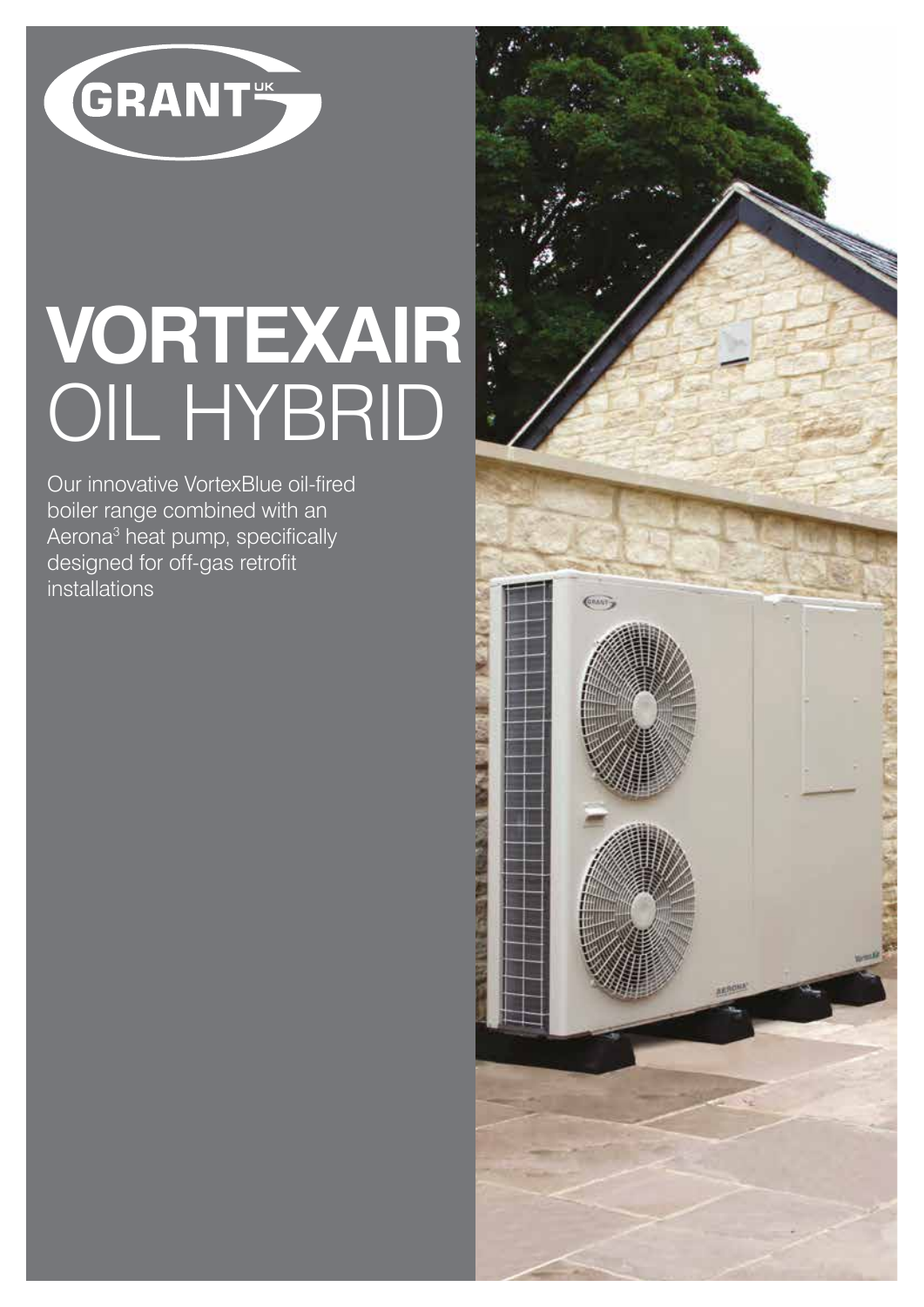

At Grant we have been designing and manufacturing reliable and easy to install heating products for four decades. From award winning oil-fired condensing boilers to the latest renewable technologies, our heating systems have a reputation for quality that is second to none.

We combine precision engineering, innovation, performance and value for money to produce sustainable heating solutions that are trusted by both installers and householders.

# **Quality Design**

and use only the best materials to ensure and innovate to produce even more There is never a compromise on quality. We design all of our products so that you can be sure that the durability and efficiency are sector leading. We continually develop new technologies our products exceed all performance and environmental standards.

easy to install. For a high quality, reliable and homes into the future. Our belief in simple solutions ensures that, while our technology is sophisticated, our products are low maintenance and sustainable heating system, trust in Grant.

# **Heating Responsibly**

Grant manufacture heating systems that respond to the challenges of rising fuel costs whilst protecting our environment. Environmental responsibility is central to all we do and we continue to develop efficient products that make best use of our natural resources.

We are passionate about developing sustainable, high-performance and affordable alternatives for heating

# **Our Guarantee**

The Grant label is a guarantee of reliability, quality and value. We put our customers first and our independence ensures that we can monitor our standards and processes to deliver the very best quality and service.

That's why, when you order your system from a Grant stockist, you can be sure of a tailored service and excellent after sales support.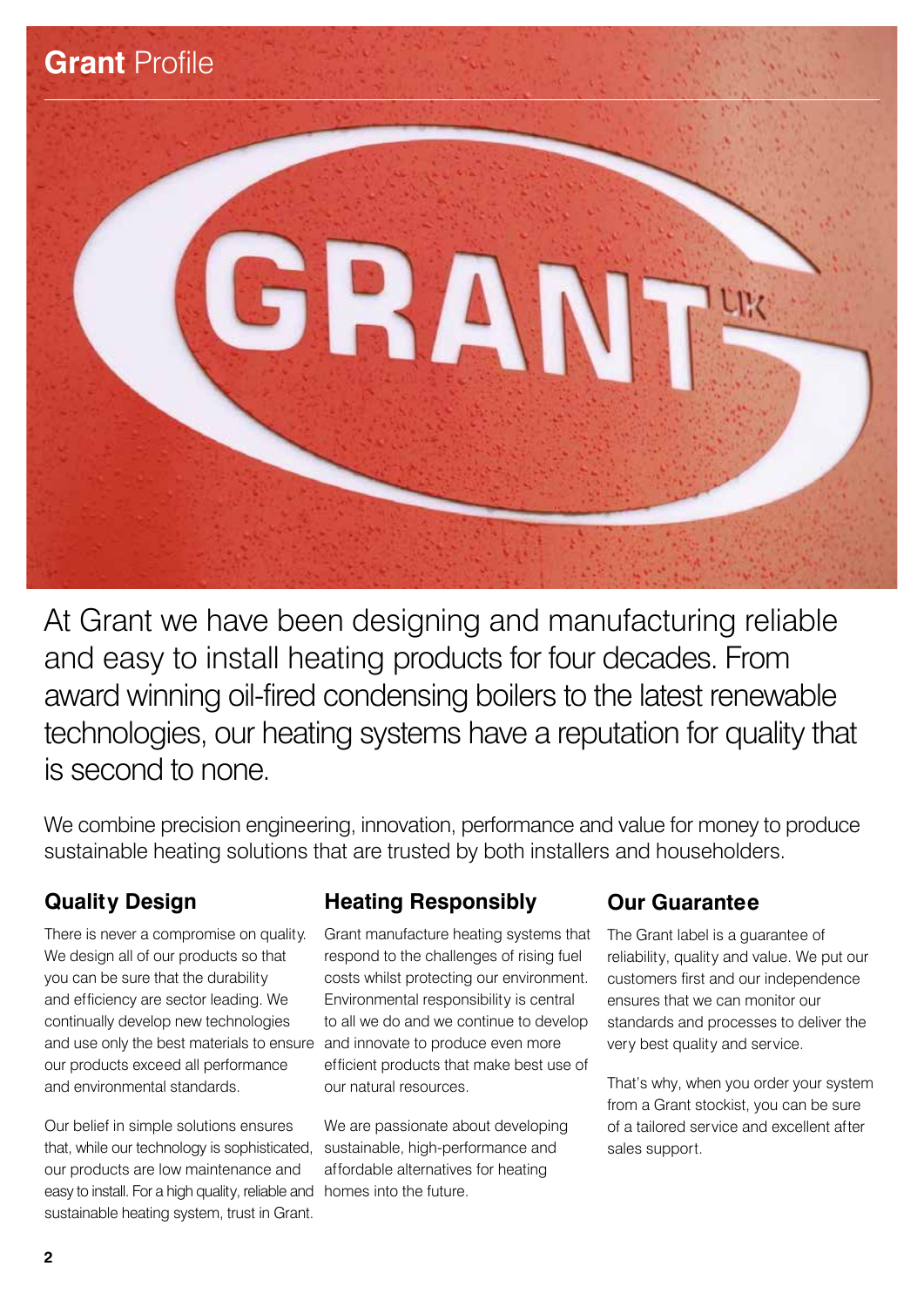# **Hybrid** Revolution

In the UK around 4 million homes have no connection to the mains gas network, and over a quarter of these have oil boilers as their main heating source.

Each year many older oil boilers are updated or changed, most often as distress purchases, requiring a quick replacement heating solution. There is often very little opportunity in this situation to choose an alternative fuel source, such as a renewable technology, as the work involved in updating the system would leave the property without heating for an extended period of time. A different approach to this problem is therefore required.

#### **What is a hybrid?**

A hybrid is a unique combination of two or more efficient heating technologies, such as a boiler and a renewable appliance like an air source heat pump. These are packaged together as one unit, maximising system efficiency for the end user, whatever the weather.

**3**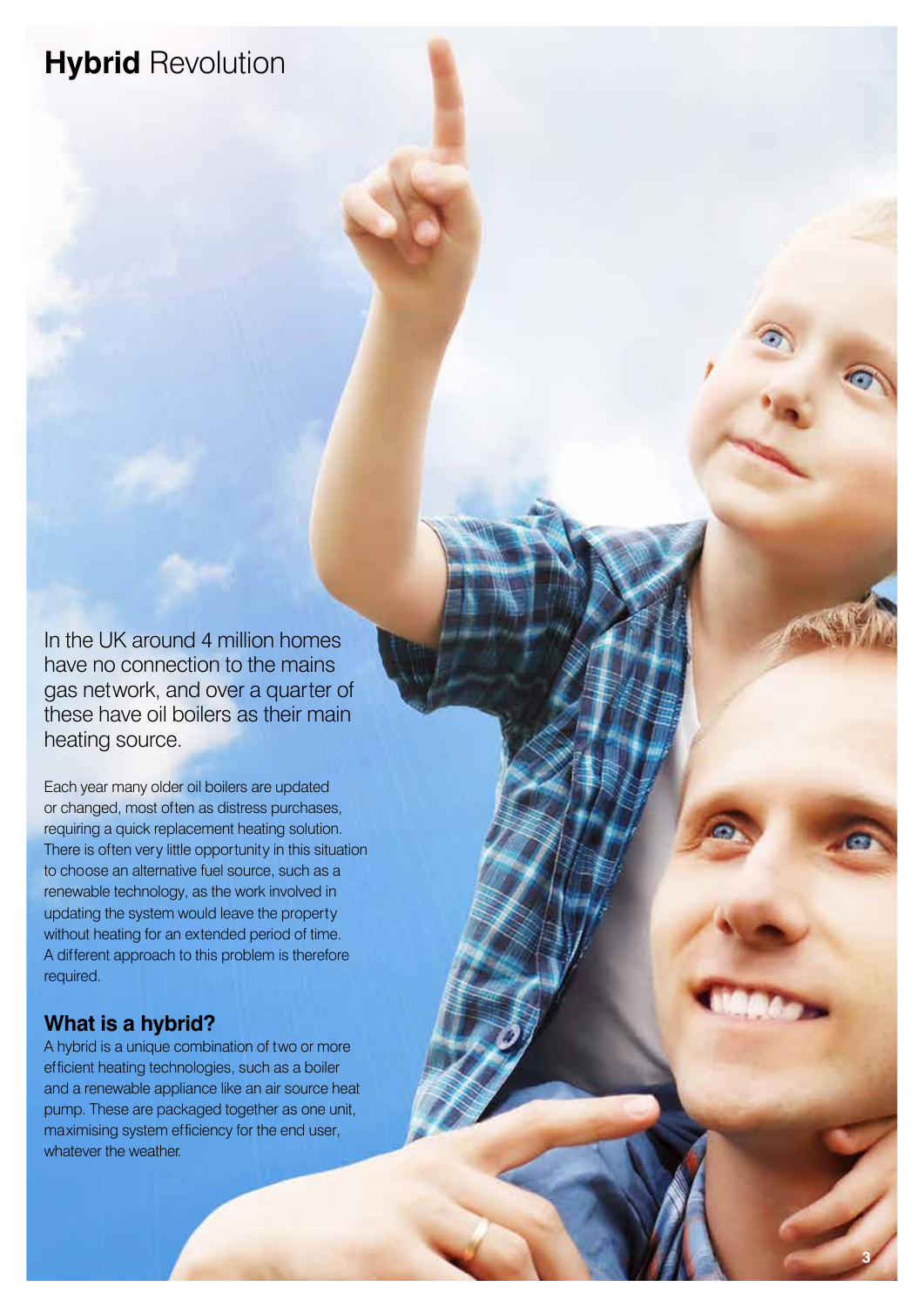#### **Grant VortexAir** Hybrid

The Grant VortexAir is a hybrid unit that couples together a Grant VortexBlue condensing blue flame oil-fired boiler with our Aerona<sup>3</sup> inverter driven air source heat pump (ASHP), with just a single flow and return connection into the house.

This unique arrangement allows the oil boiler to be installed first as a stand-alone unit internally or externally, replacing an older oil fired appliance and providing immediate heat and hot water for the householder.

The heat pump is then installed externally and coupled via a simple plumbing and electrical arrangement to the oil boiler, giving the finished appearance of a single product, but with the added benefit of a two stage installation, for those distress purchase situations.

The Grant VortexBlue oil boiler utilised within the hybrid is well renowned for its high efficiency and reliability, and the latest blue flame boiler models are leading the way in low emission oil burner technology.





Example below shows the Grant VortexAir with radiator/underfloor/DHW configuration

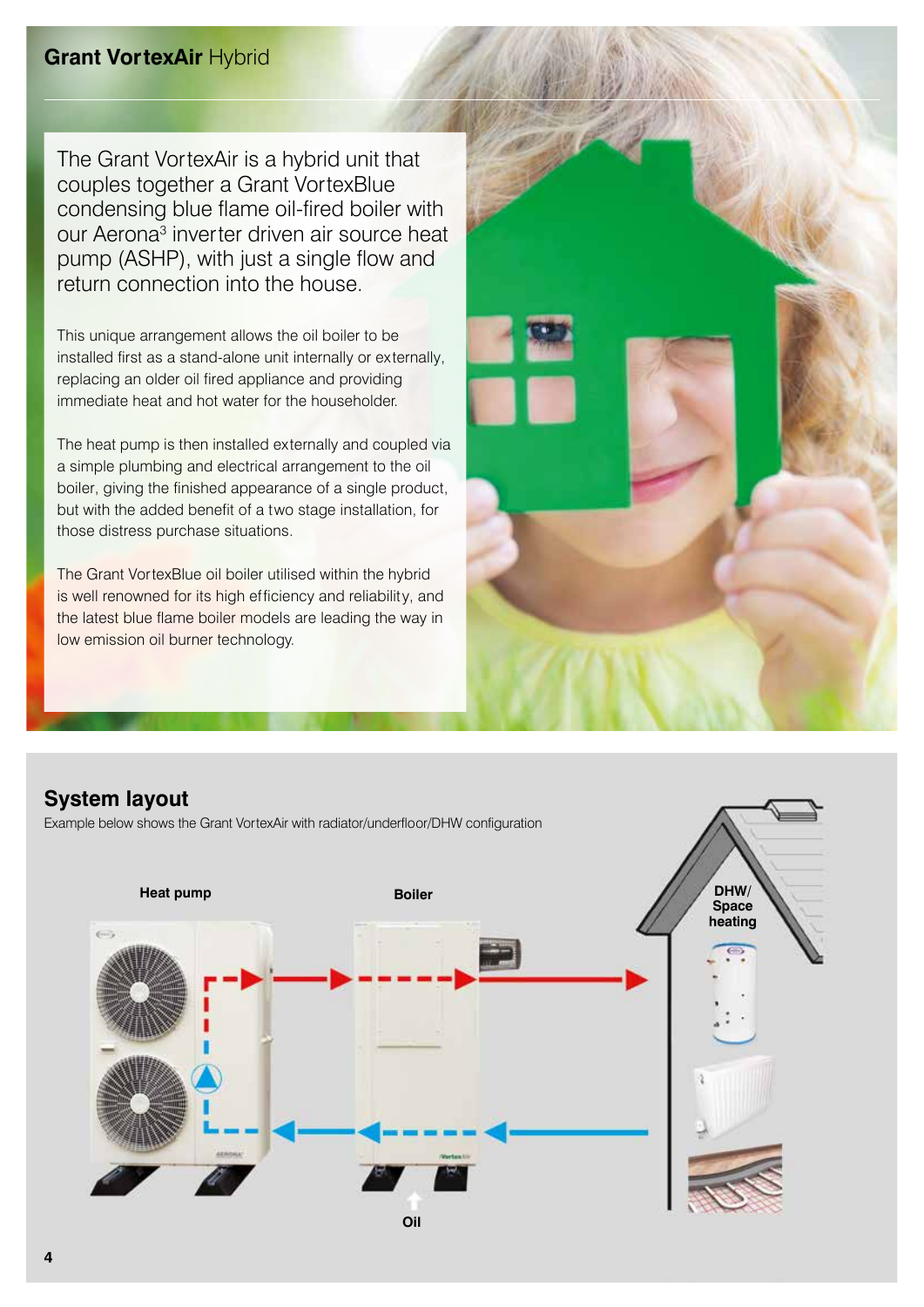

#### **Benefits**

- Designed by Grant
- Easy to install and maintain
- 17kW ASHP coupled to either a unique 15-21kW or 21-26kW blue flame oil boiler
- Boiler works as a stand-alone unit and can be installed internally or externally
- Heat pump always fitted externally
- Boiler can be used to provide heat before the ASHP is fitted
- Property always has back-up heating
- Offers householder a choice of fuels
- Meter ready, fully pre-plumbed and wired
- Option to manually switch between hybrid and oil
- Low level balanced flue supplied as standard
- Optional plume diverter kit available (to be purchased separately)



Oil boiler combined with heat pump fitted externally (Part code: HPIDAIRR32/HPIDAIR2R32)





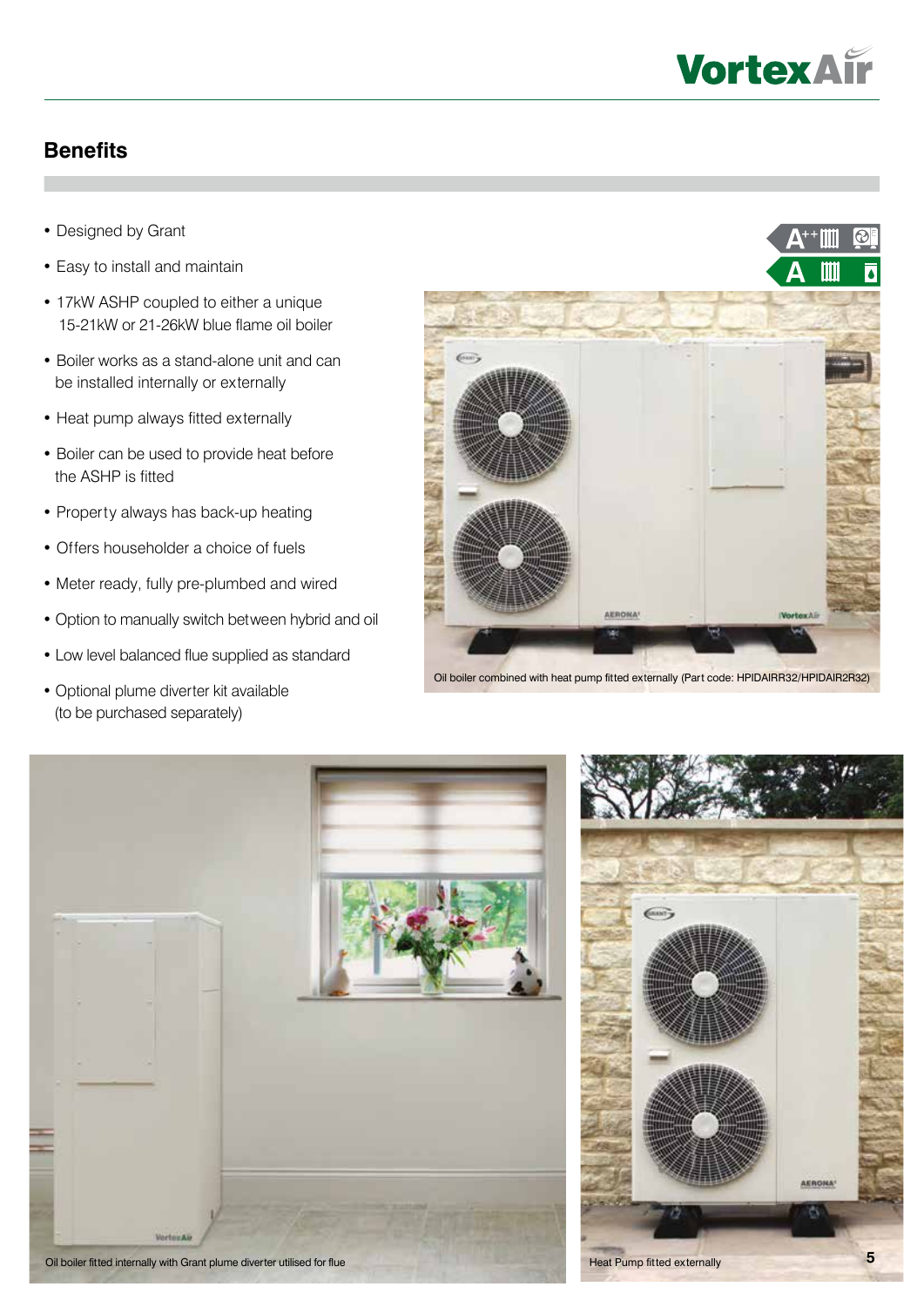The Grant VortexAir Hybrid has been designed to maximise overall system efficiency, with the use of an advanced control system. Automatically monitoring the system temperatures, the unit will seamlessly switch to the most effective heating mode, whether that be heat pump, oil, or a combination of both.

There are four unique operating modes incorporated into the Grant VortexAir's controller (detailed right). Working in this way, the heat pump is able to contribute to the heat requirement of the house for longer, thereby reducing running costs and maximising RHI payments for the metered, eligible renewable heat that is generated (where applicable).

The graphs opposite show examples of how the operating modes seamlessly change depending upon the ambient air temperature and assumed heat loss for the property.

#### **MODE 1**

#### **MODE 2**

Heat Pump and Oil Boiler combined at lower flow temperatures between  $40^{\circ}$ C -  $50^{\circ}$ C

#### **MODE 3**

Heat Pump and Oil Boiler combined at higher flow temperatures up to  $70^{\circ}$ C

#### **MODE 4**

Oil Boiler with higher flow temperatures up to 70<sup>o</sup>C and little heat pump contribution

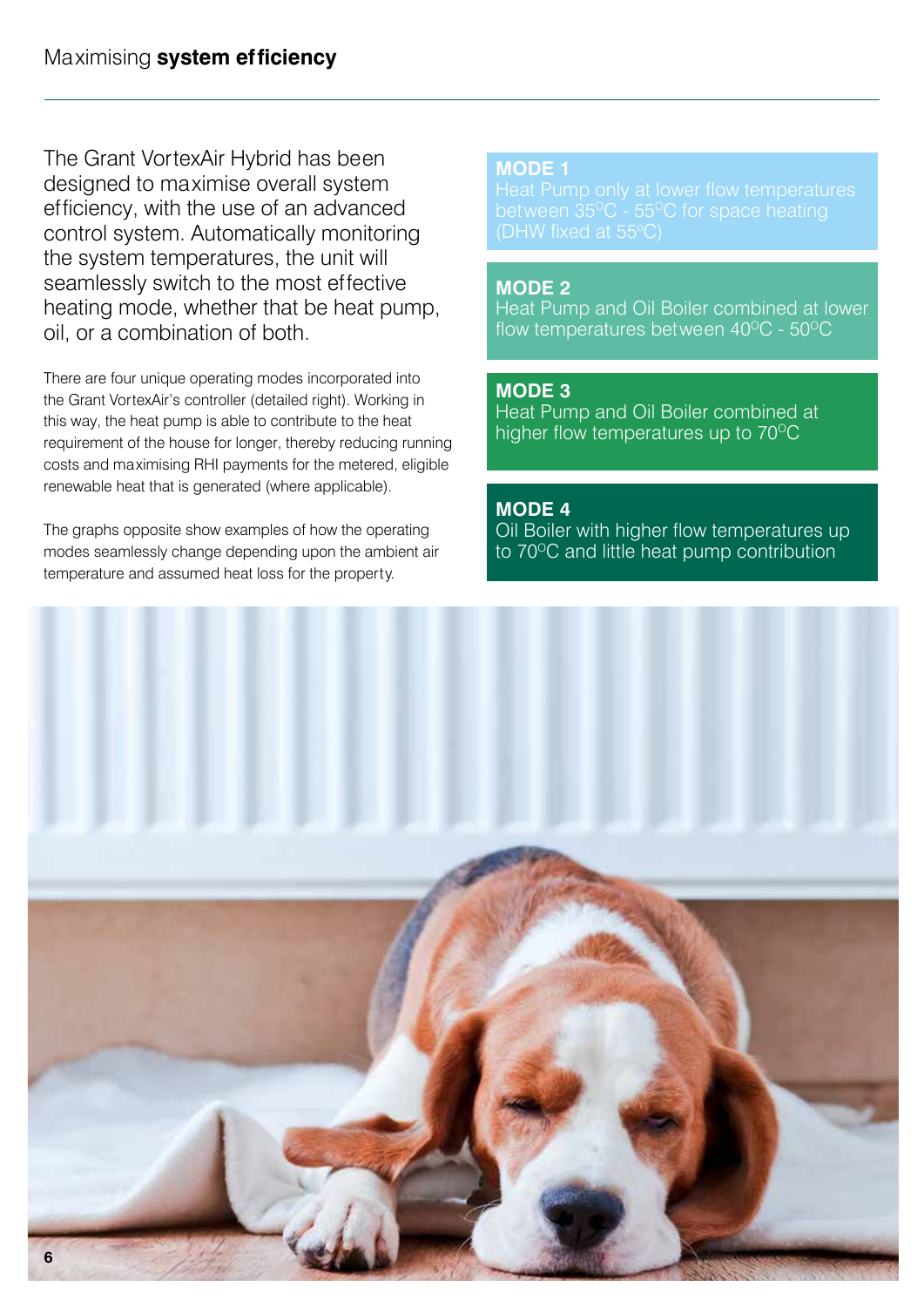

#### **Example of operating modes for a property with a 18kW assumed heat loss**

**Example of operating modes for a property with a 23kW assumed heat loss**

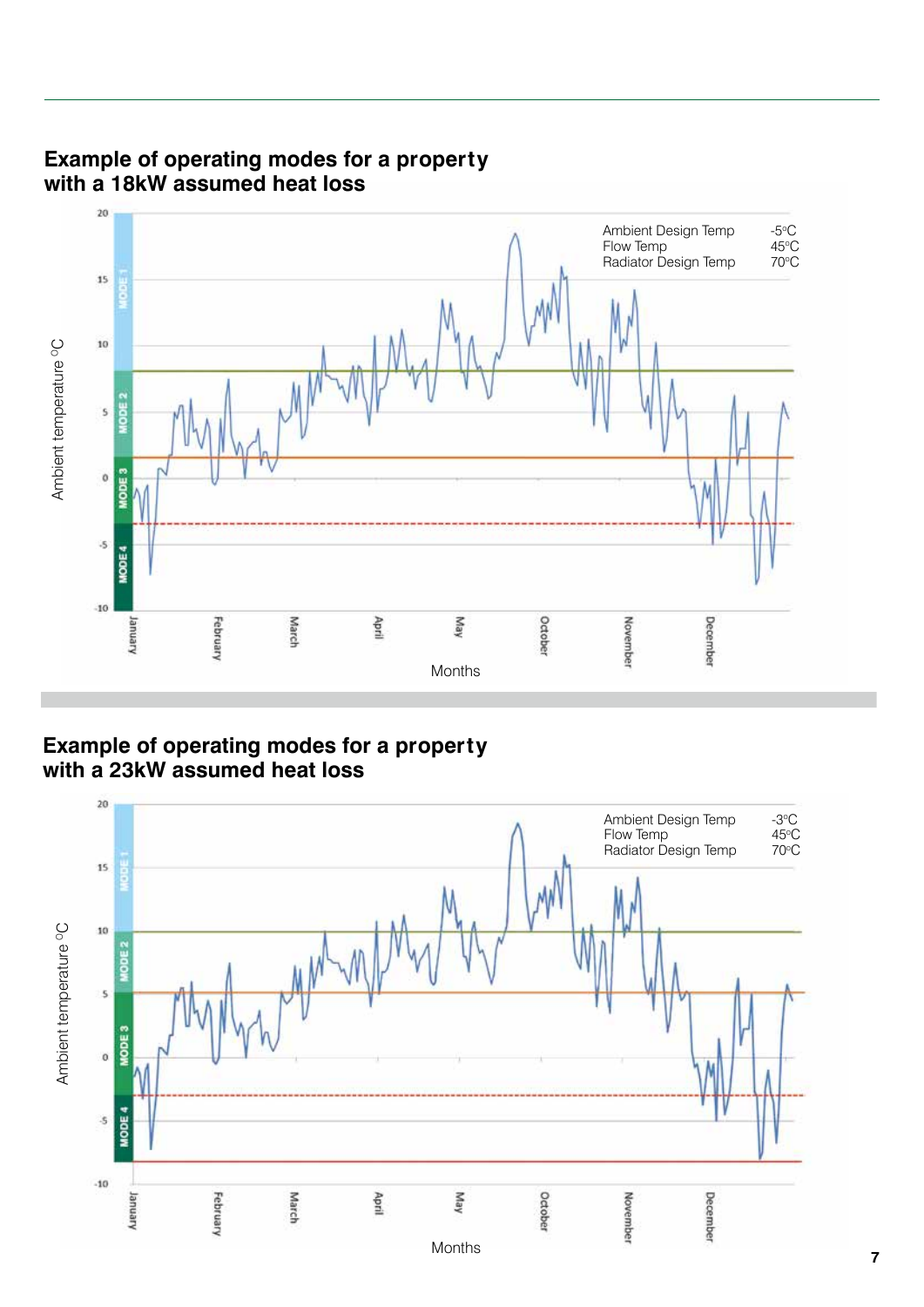#### What is the Grant VortexAir Hybrid?

It is a combination of a high efficiency condensing blue flame oil boiler and an air source heat pump, interconnected using a control system, such that they operate together as a single unit.

#### How does it work?

The control system on the hybrid unit monitors the ambient (outside) air temperature and allows only the heat pump to operate when the air temperature is high enough for it to meet the heat demand of the building on its own.

At lower ambient air temperatures the boiler will operate alongside the heat pump, providing a boost to the flow temperature. When the ambient air temperature falls lower still, the boiler is operated at its full output at a higher flow temperature to enable the hybrid unit to meet the higher heating demand of the building.

# What is the benefit of using a hybrid?

A hybrid unit enables the optimum use of both an inverter driven air source heat pump and a blue flame condensing oil boiler, throughout the year, as the ambient air temperature (and consequently the heat demand of the building) changes, thus providing the most efficient use of both the renewable and nonrenewable energy sources.

#### What is the benefit of using a hybrid over using a heat pump only?

Heating system radiators in existing properties are usually sized using the higher water flow temperatures produced from a boiler and so, to meet the same heat demand using the lower flow temperatures produced by a heat pump, the radiators would normally need to be increased in size. Using a hybrid unit combines the higher flow temperatures produced by a boiler, with the efficient operation of a heat pump, to meet the buildings heat demand throughout the year. When the weather is warmer, i.e. in the spring and autumn, the heat pump works independently and the existing radiators can meet the heat demand with the lower flow temperature. This allows the very efficient use of electrical energy to drive the heat pump for large periods of the heating season. When the weather gets colder, the boiler operates to provide the additional energy required negating the need to increase radiator sizes.

#### How is the Grant VortexAir Hybrid connected to the heating system?

The boiler is always fitted first and the heating system in the building is connected directly to it, whether or not it is located outside next to the heat pump or indoors. The heat pump is then installed and also connected directly to the boiler.

#### Where should the Grant VortexAir Hybrid be located?

The VortexAir is designed to be installed outdoors, i.e. both the boiler and heat pump parts are located next to each other outside the building. However, it is also possible for the boiler part to be installed internally with the heat pump still outside. Full details for both types of installation are given in the installation instructions supplied with the unit.

#### Do both the oil boiler and heat pump parts have to be installed at the same time?

No. The boiler can be installed and, if necessary, operated as a stand-alone unit for an indefinite period until the heat pump can be installed and connected to it. This is particularly useful when an existing boiler has to be replaced in an emergency due to a breakdown. The installation of the heat pump can follow at a later date when convenient.

#### What are the benefits of the blue flame burner technology used in the Grant VortexAir Hybrid?

The boiler used in the Grant VortexAir Hybrid is the latest in a family of high efficiency condensing oil boilers.

Whilst maintaining the current high level of efficiency, the use of blue flame technology reduces emissions. In particular, the NOx level in the flue gases, such that the boilers will meet new emissions limits to be introduced in 2018.

#### Does the blue flame burner have any special servicing requirements?

No. The blue flame burner and boiler is serviced in exactly the same way as any other boiler from the award winning Grant high efficiency Vortex condensing range. The boiler is accessed via a removable door on the right hand end of the casing and most of the electrical servicing can be easily done from the front of the appliance.

#### What type of flue system is used for the oil boiler part of the Grant VortexAir Hybrid?

The VortexAir Hybrid uses the Grant low level balanced flue system (or Yellow system) irrespective of whether the boiler part is located inside or outside the building. In the case of it being located indoors, the flue system exits at the rear of the unit and passes through the external wall of the building. If the boiler is outside it is fitted through the right hand side of the unit, above the boiler access door. The hybrid unit must be located such that the flue terminal clearance requirements of BS5410-1:2014 are complied with.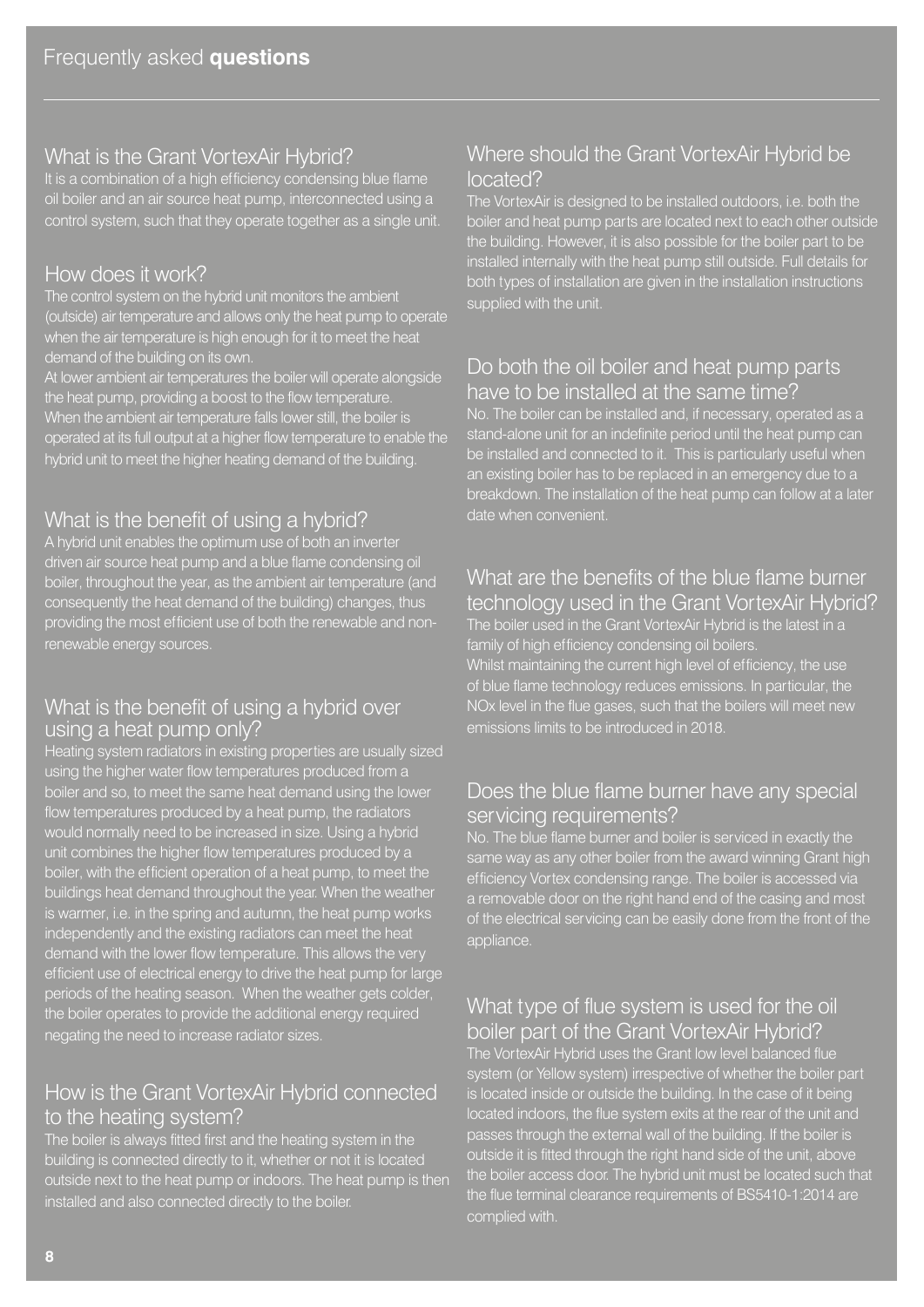#### What type of oil is used for the boiler of the Grant VortexAir Hybrid?

As with Grant Vortex boilers, the VortexAir Hybrid is only suitable for use with standard kerosene (Class C2 to BS2869). Gas oil (Class D to BS2869) must not be used with the hybrid boiler.

#### Does the Grant VortexAir Hybrid qualify for a Government RHI?

To qualify for an RHI (or Renewable Heat Incentive) payment, the unit must be MCS approved and both of the Grant VortexAir Hybrid models meet this requirement. Furthermore, the unit must be installed by an MCS approved Installer and fitted with both a heat meter and electricity meter in accordance with MCS requirements for the RHI. However, it should be understood that using both an MCS approved product and installer is not a guarantee that the installation will be eligible for an RHI payment.

# Does the VortexAir come fitted with a heat meter?

No. As not all installations will require a heat meter and electricity meter, the Grant VortexAir Hybrid is supplied without any meters fitted. Usually only installations qualifying to receive an RHI payment will require both of these meters to be fitted. However, in accordance with MCS metering requirements, the Grant VortexAir Hybrid is supplied 'meter ready' to allow both the heat meter and electricity meter to be easily fitted if required. The heat meter and electricity meter are available as accessories from Grant.

# Who can install the Grant VortexAir Hybrid?

Installation of the hybrid unit requires an installer who is both competent in the installation of oil fired boilers (preferably a registered oil installer, e.g. OFTEC registered or similar) and also able to install an air source heat pump. Grant strongly recommends that any installer intending to fit a VortexAir Hybrid should first attend a Grant training course. If an RHI payment is required, the installer will have to be MCS accredited for the installation of air source heat pumps.

# Where can I buy the Grant VortexAir Hybrid?

Grant UK sell products through a network of independent and national merchants. To find your nearest stockist, visit our website www.grantuk.com and use our online merchant search facility. Alternatively, please call our Sales Department.



# Is Planning Permission required?

Usually, compliance with the Town and Country Planning legislation for England, and the MCS Planning Standards, for permitted development means that Planning Permission is not usually required to install a Grant VortexAir Hybrid. However, this should be checked with the Local Authority Planning Department in all cases. It is the responsibility of the householder to undertake this check.

#### What would the cost benefits be of installing a Grant VortexAir Hybrid?

This is a complicated question to answer. Any cost benefit is dependent on a variety of different factors, including the heat demand of the property, the type of heating system currently installed, the pattern of heating usage, the cost of both electricity and heating oil at the time of installation, etc. Consequently, cost benefits will vary from one installation to another. Grant has a calculator that allows installers to provide an approximate estimate of the payback period, including potential RHI payments (where applicable), for the VortexAir Hybrid compared to the installation and running cost of a high efficiency condensing oil boiler. Please call our pre-sales technical team for further information.

# **CERT**

Unlock the benefits of MCS certification on your Grant renewable install. **GRANT** G-CERT SCHEME

# www.grantuk.com/trade/g-cert-scheme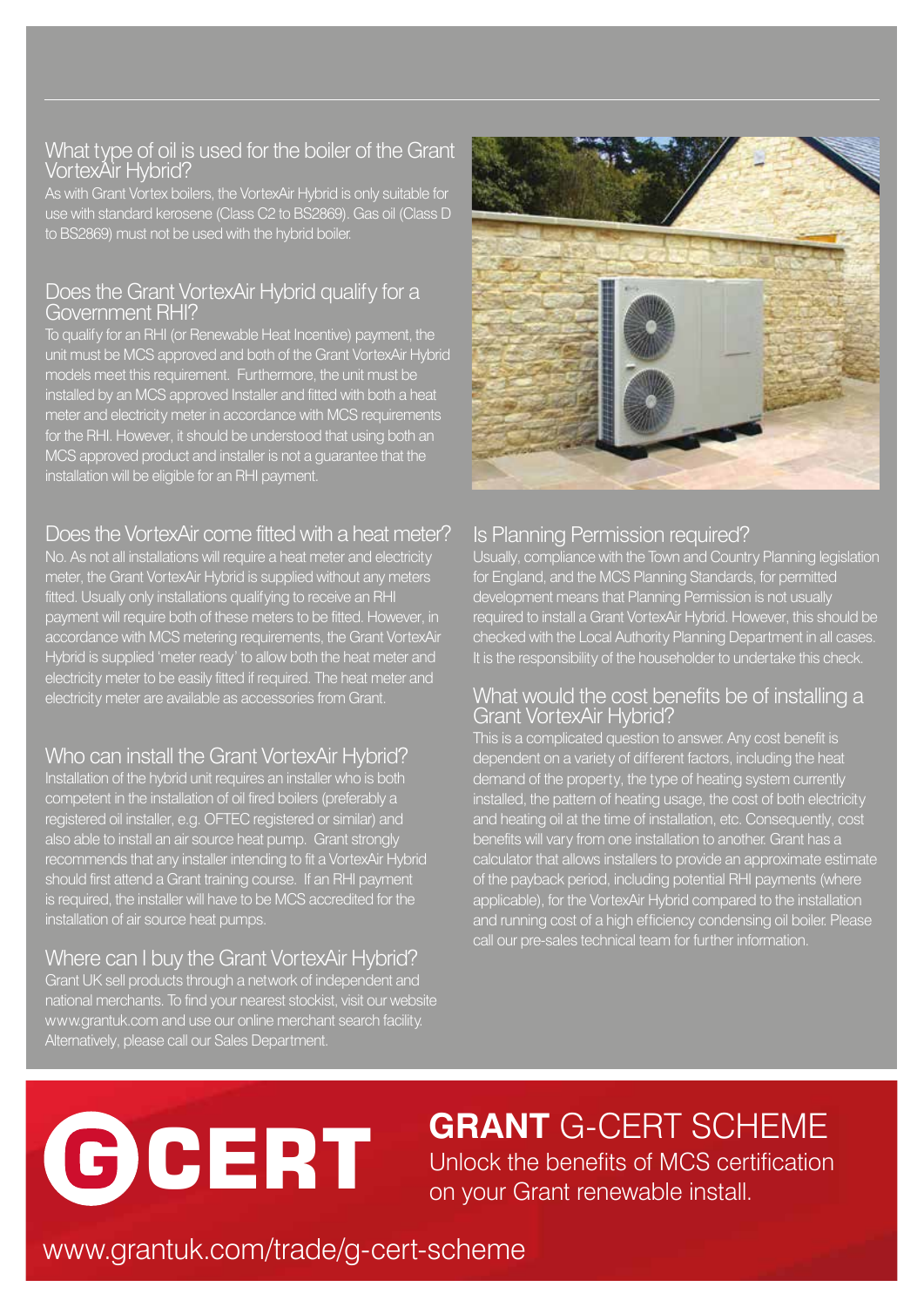#### **Dimensions**

For both HPIDAIRR32 and HPIDAIR2R32 models (shown in mm)



# **Grant VortexAir**

| Model                                             |               |             | <b>HPIDAIRR32</b> | HPIDAIR2R32 |
|---------------------------------------------------|---------------|-------------|-------------------|-------------|
| ErP Rating                                        | Heat Pump     | Heating*    | $A+++$            | $A+++$      |
|                                                   |               | Hot Water** | A                 | A           |
|                                                   | <b>Boiler</b> | Heating     | A                 | A           |
| Weight (kg)                                       | Heat Pump     | Empty       | 118               | 118         |
|                                                   | <b>Boiler</b> | Empty       | 149               | 151         |
|                                                   | Combined      | Empty       | 267               | 269         |
| Boiler Output (kW)                                |               |             | $15 - 21$         | $21 - 26$   |
| Heat Pump Capacity (kW)                           |               |             | 18.0              | 18.0        |
| Heat Pump Power input (kW)                        |               |             | 3.76              | 3.76        |
| Heat Pump Running current (Max) (A)               |               |             | 25.3              | 25.3        |
| Heat Pump SCOP (BS EN 14511 - air 7°C/ Water 35°C |               |             | 4.47              | 4.47        |
| Heat Pump Refrigerant (R32) (kg)                  |               |             | 2.80              | 2.80        |
| Heat Pump Operating voltage (V)                   |               |             | 230               | 230         |
| Heat Pump Flow/ return tappings (BSPF)            |               |             | 11/4"             | 11/4"       |
| Heat Pump Min/max operating temperatures          |               | Air $(°C)$  | $-20/43$          | $-20/43$    |
|                                                   |               |             |                   |             |

\* Low temperature: 35°C flow (heating). From September 2019

\*\* When fitted with a Grant MonoWave HP 200ltr A rated cylinder (HPMONOA/IND200)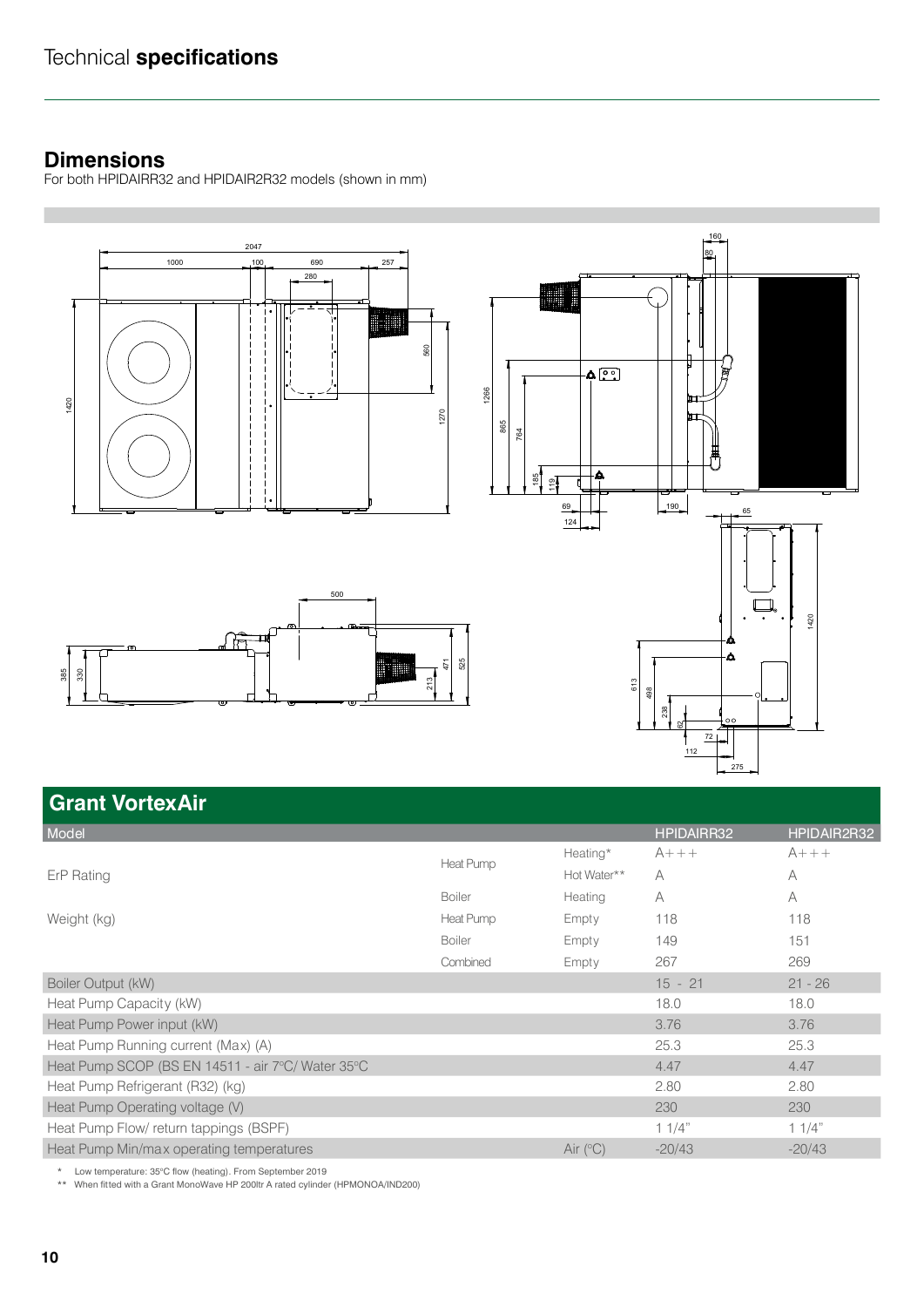# **VortexAir Heat Meter Kit**

If you intend to access the RHI, the VortexAir Heat Meter Kit will be required. Our heat meter is accuracy class 3 Measuring Instruments Directive (MID) compliant.

**Part code: HPIDHEATMETER** 

# **VortexAir Electricity Meter**

Just as the heat meter kit, a VortexAir Electricity Meter is needed in order to access RHI payments. Our electricity meter is class A Measuring Instruments Directive (MID) compliant. **Part code: HPIDKW/HMETER**

# **Flexi-foot kit**

The flexi-foot kit comes with two 600mm anti-vibration feet specifically designed for the Aerona<sup>3</sup> heat pump. When using these with a Grant VortexAir where both the boiler and heat pump are sited together externally, two kits will be required (totalling four feet).

**Part code: HPIDFOOT/KIT2**







# **Magnetic Central Heating Filter**

The MagOne (Part code: VM01) provides innovative protection for your Grant VortexAir.

Using a simple to install, triple action filtration design, the MagOne filters magnetite and non-ferrous debris from central heating systems with a 12000 gauss neodymium magnet.

#### **Features**

- Manual air bleed
- 500ml dosing capacity
- 360° installation
- 6 bar max working pressure
- Installation/servicing date wheel
- 120°C max working temperature
- Full bore flat face 28mm isolation valves
- Complete with 28-22mm reducers
- Supplied with spare sealing washers & o-rings